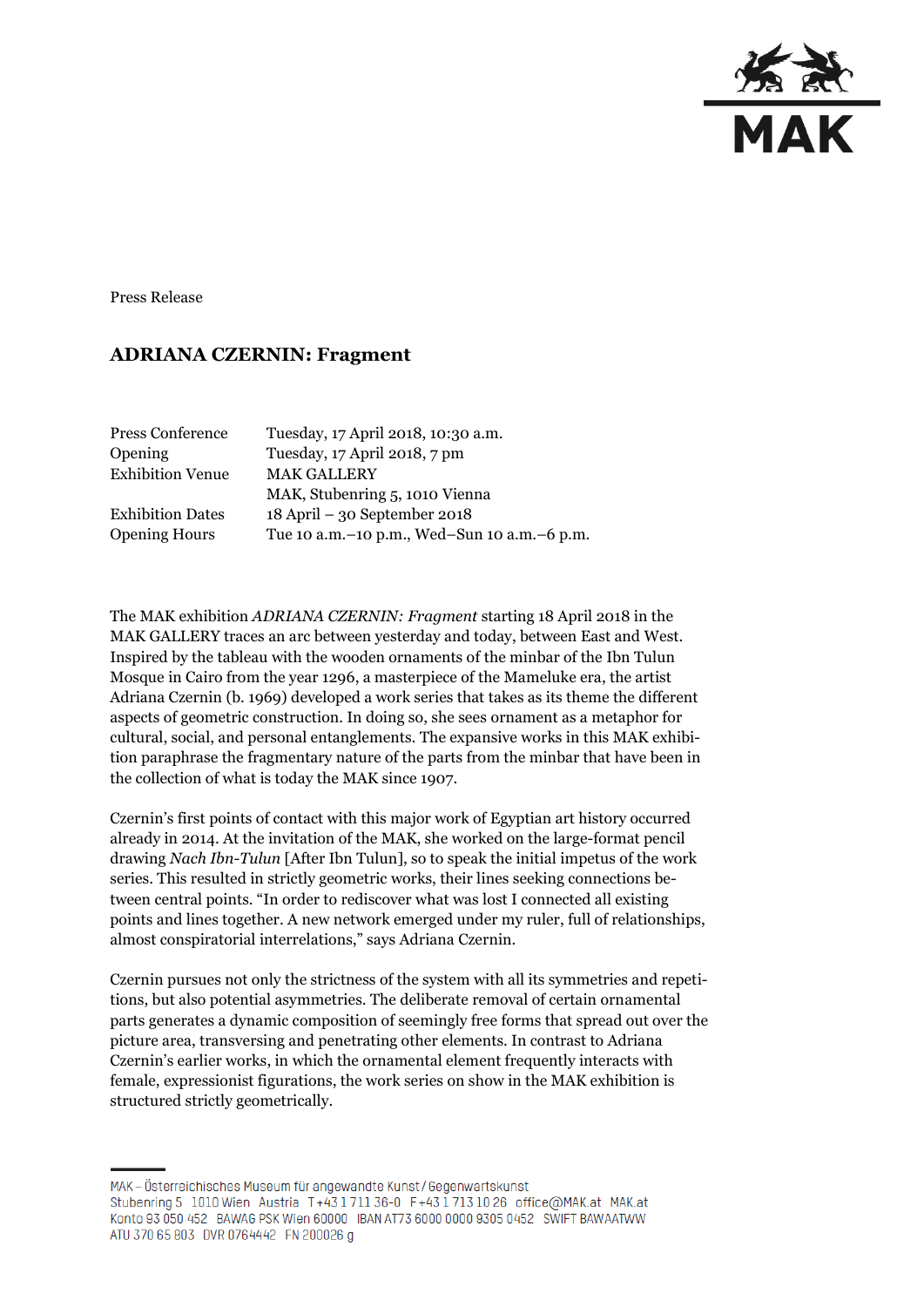

Construction and deconstruction—keeping to strict rules but also breaking and dodging them are components of Czernin's intensive work with the ornamental element. Apart from the strictly formal approach to the historic relict's language of forms, Czernin focuses on the function of the ornament as vehicle of tradition and religion, thus alluding to its transcendent significance in the religious context. The inherent themes of her work series involve the sublimation of the individual in the infinity of order, the potential swoon into the ecstasy of optical perception, and the function of the ornamental element as a way towards contemplation.

## **Minbar of the Ibn Tulun Mosque in Cairo**

The Ibn Tulun Mosque in Cairo was built in the late ninth century and renovated under Sultan Lagin in 1296. One of the most important furnishings of a mosque is the minbar, originally an elevated seat used as pulpit, but also with symbolic meaning as "Mohammed's Throne." This explains their costly fashioning with intarsia work in stone or wood. The minbar of the Ibn Tulun Mosque was one of the most costly of its kind worldwide. Parts of the rich wooden panelling were exhibited at the Paris World Exhibition in 1867 as one of the most important works of Egyptian applied arts. Afterwards the fragments landed in a great number of European collections. The largest coherent ornament fields are today in the Victoria and Albert Museum in London and in the MAK in Vienna.

Adriana Czernin was born in 1969 in Sofia and has lived and worked since 1990 in Vienna and Rettenegg (Styria). She completed the class for free graphics at the University of Applied Arts Vienna in 1998. Her work has been shown in diverse solo exhibitions, including in the Galerie Martin Janda, Vienna, the Struktura Gallery, Sofia (2017), and in the Institute for Contemporary Art, ATA Center, Sofia (2003); her works were also seen in group exhibitions in the LENTOS, Linz (2017), in the 21er Haus, Vienna (2017, 2013), in the Albertina, Vienna (2012, 2011, 2008, 2004), in the Belvedere, Vienna (2009), in the Austrian Cultural Forum New York (2009), in the Kunsthaus Baselland, Basel (2004), and in the Massachusetts Museum of Contemporary Art, North Adams, MA (2002).

In 2014 she worked on the large-format pencil drawing *Nach Ibn-Tulun* [After Ibn Tulun] for the thematic island *Ornament* in the MAK DESIGN LAB, which ever since has been part of the MAK Collection.

Press photos are available for download at MAK.at/en/press